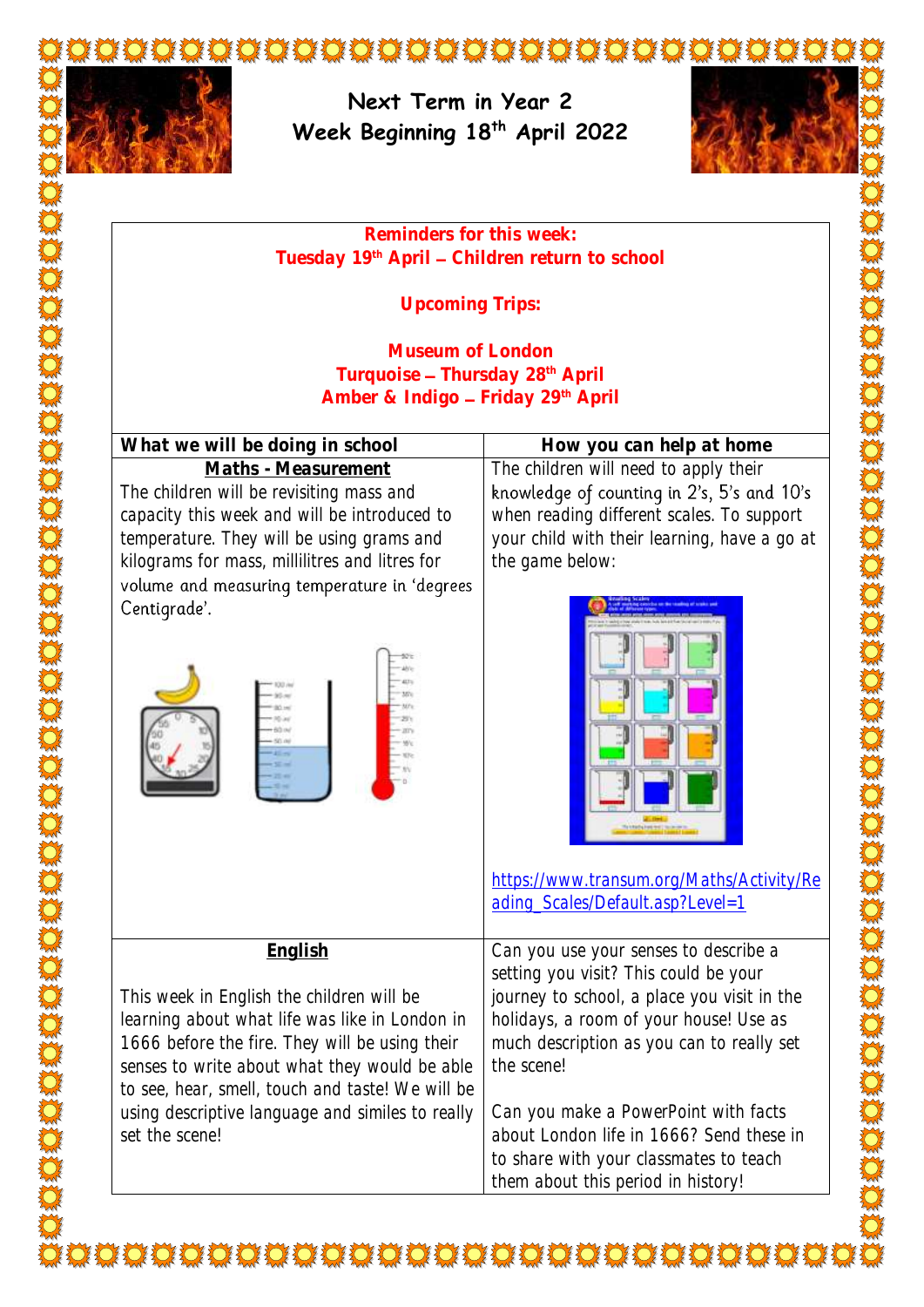

# **Next Term in Year 2 Week Beginning 18th April 2022**



#### **Topic- The Great Fire of London**

**Computing:** The children will begin their next unit of learning on creating a PowerPoint. They will recap their skills on logging on, opening up PowerPoint and saving it down in a folder with their name. They will also have an opportunity to start creating a title for their PowerPoint, changing font, size and colour.

**History:** The children will begin their history topic looking at what life was like in Pudding Lane before the fire began. They will be looking at primary and secondary sources and identifying what they can notice about London 356 years ago.

**RE:** We will be learning about weddings and how these are a time of celebration. In the first week we will be focusing on Hindu weddings and looking at the symbols of a Hindu wedding.

**Science:** Next term we will be looking at plants, observe how they grow and how they start from bulbs and seeds. Our first lesson back we will be planting bean seeds that we will look after throughout the term to see how it grows and will be keeping a bean diary.

#### **Computing**

If you have a laptop or computer at home then let your child have a go at looking at a PowerPoint presentation and creating one about their Easter holidays.

## **History**



If you have time this Easter you can visit London and look at how far the fire spread through the city.

[https://www.cityoflondon.gov.uk/assets/Thi](https://www.cityoflondon.gov.uk/assets/Things-to-do/great-fire-walk.pdf) [ngs-to-do/great-fire-walk.pdf](https://www.cityoflondon.gov.uk/assets/Things-to-do/great-fire-walk.pdf)

## **RE**

Please send in **COPIES** of photos of your wedding day, a wedding your child has been to recently or even a grandparent or friend. We would love to share this in class with everyone and look at how they are different and similar.

### **Science**

Look out for Mr Neville's Curiosity challenge to complete over the Easter holidays. Don't forget to send in your photos to Class Dojo!

**Art Easter Project:** Next term we will be focusing on DT and looking at, evaluating, creating and making their own bread. However, we would love to have a